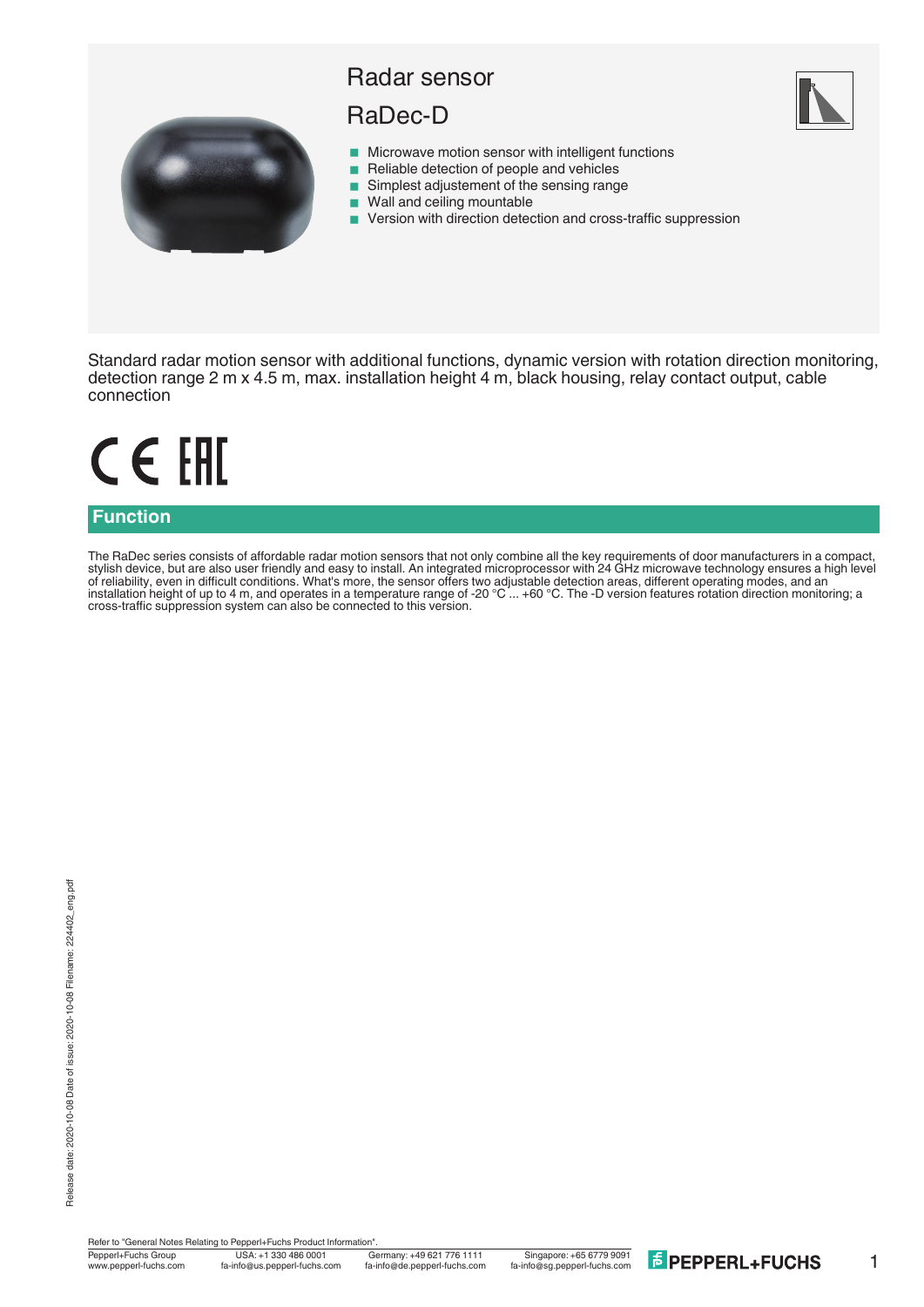#### **Dimensions**



# **Technical Data**

| <b>General specifications</b>               |                |                                                                                                                                                    |
|---------------------------------------------|----------------|----------------------------------------------------------------------------------------------------------------------------------------------------|
| Sensing range                               |                | broad: 2000x 4500 mm (DxW) at 2200 mm mounting height and 30° tilt angle narrow: 4500x 2000 mm (DxW) at 2200 mm mounting height and 30° tilt angle |
| Function principle                          |                | Microwave module                                                                                                                                   |
| Detection speed                             |                | min. 0.1 m/s                                                                                                                                       |
| Setting angle                               |                | 0  90 $^{\circ}$ in 5 $^{\circ}$ increments                                                                                                        |
| Operating frequency                         |                | 24.15  24.25 GHz K-Band                                                                                                                            |
| Operating mode                              |                | Radar motion sensor                                                                                                                                |
| Transmitter radiated power (EIRP)           |                | $< 20$ dBm                                                                                                                                         |
| <b>Functional safety related parameters</b> |                |                                                                                                                                                    |
| MTTF <sub>d</sub>                           |                | 300 a                                                                                                                                              |
| Mission Time $(T_M)$                        |                | 20a                                                                                                                                                |
| Diagnostic Coverage (DC)                    |                | 0%                                                                                                                                                 |
| Indicators/operating means                  |                |                                                                                                                                                    |
| Function indicator                          |                | LED red                                                                                                                                            |
| Control elements                            |                | potentiometer, DIP-switch for selection of operating modes                                                                                         |
| Control elements                            |                | sensitivity adjustment                                                                                                                             |
| <b>Electrical specifications</b>            |                |                                                                                                                                                    |
| Operating voltage                           | $U_{\rm B}$    | 12  36 V DC, 12  28 V AC                                                                                                                           |
| No-load supply current                      | I <sub>0</sub> | $\leq$ 50 mA at 24 V DC                                                                                                                            |
| Power consumption                           | $P_0$          | $\leq$ 1.7 W                                                                                                                                       |
| Output                                      |                |                                                                                                                                                    |
| Switching type                              |                | NO/NC                                                                                                                                              |

Release date: 2020-10-08 Date of issue: 2020-10-08 Filename: 224402\_eng.pdf

Release date: 2020-10-08 Date of issue: 2020-10-08 Filename: 224402\_eng.pdf

Refer to "General Notes Relating to Pepperl+Fuchs Product Information".<br>
Pepperl+Fuchs Group<br>
Www.pepperl-fuchs.com fa-info@us.pepperl-fuchs.com fa-

Pepperl+Fuchs Group Germany: +49 621 776 1111 www.pepperl-fuchs.com fa-info@us.pepperl-fuchs.com fa-info@de.pepperl-fuchs.com fa-info@sg.pepperl-fuchs.com---- .<br>
Germany: +49 621 776 1111 Singapore: +65 6779 9091<br>
fa-info@de.pepperl-fuchs.com fa-info@sg.pepperl-fuchs.com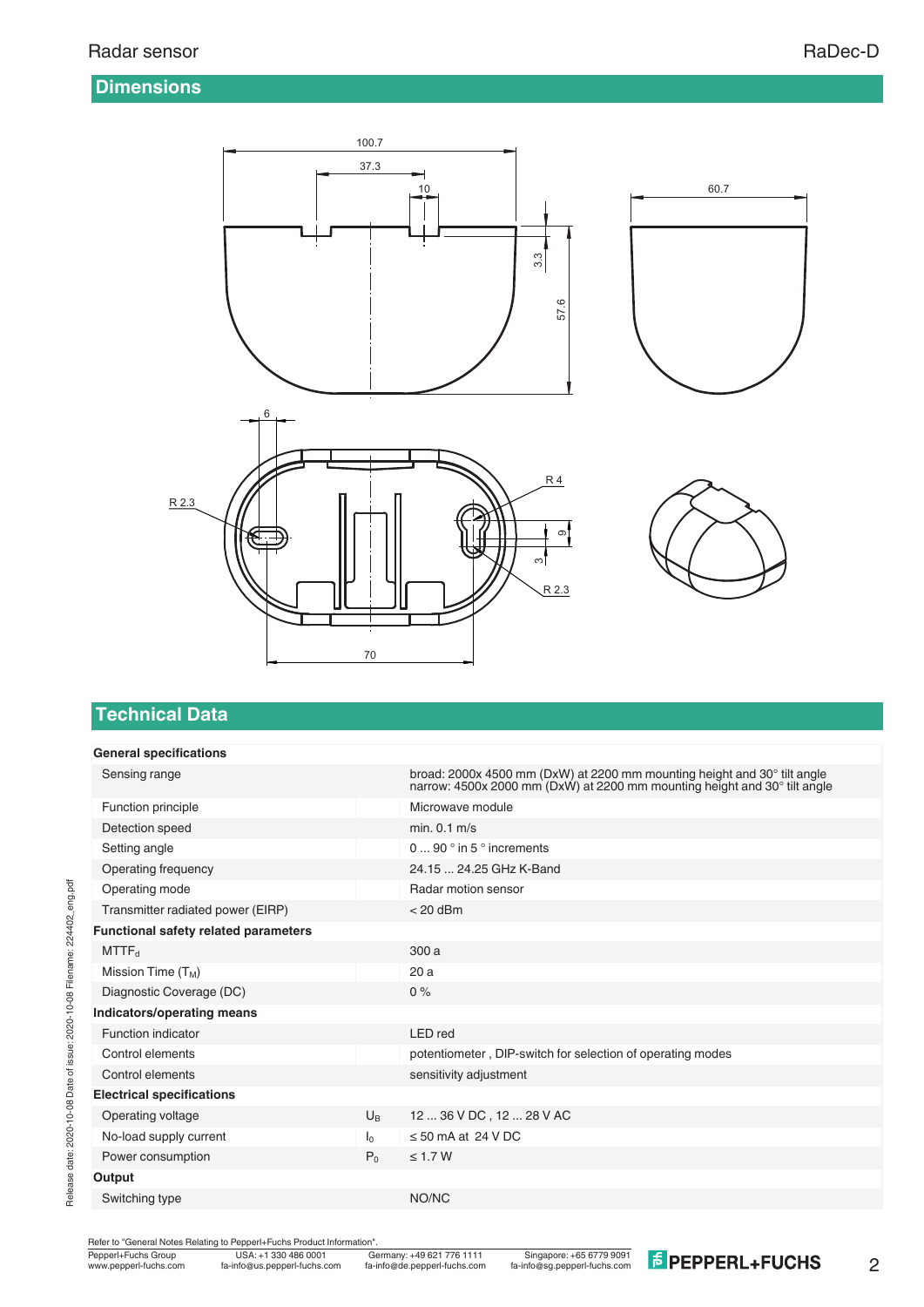| Technical Data                    |                  |                                                                                                                                                             |
|-----------------------------------|------------------|-------------------------------------------------------------------------------------------------------------------------------------------------------------|
| Signal output                     |                  | relay                                                                                                                                                       |
| Switching voltage                 |                  | max, 48 V AC / 48 V DC                                                                                                                                      |
| Switching current                 |                  | max, 0.5 A AC / 1 A DC                                                                                                                                      |
| Switching power                   |                  | max, 24 W / 60 VA                                                                                                                                           |
| De-energized delay                | $t_{\text{off}}$ | 1 <sub>s</sub>                                                                                                                                              |
| <b>Approvals and certificates</b> |                  |                                                                                                                                                             |
| CE conformity                     |                  | 2014/53/EU This device can be used in all countries within the European Union. In<br>other countries, all applicable national regulations must be observed. |
| <b>EAC</b> conformity             |                  | TR CU 020/2011                                                                                                                                              |
| FCC approval                      |                  | No - Use in North America is not permitted.                                                                                                                 |
| <b>Ambient conditions</b>         |                  |                                                                                                                                                             |
| Operating temperature             |                  | $-2060 °C (-4140 °F)$                                                                                                                                       |
| Storage temperature               |                  | $-3070$ °C ( $-22158$ °F)                                                                                                                                   |
| Relative humidity                 |                  | max. 90 % non-condensing                                                                                                                                    |
| <b>Mechanical specifications</b>  |                  |                                                                                                                                                             |
| Mounting height                   |                  | max. 4000 mm                                                                                                                                                |
| Degree of protection              |                  | <b>IP54</b>                                                                                                                                                 |
| Connection                        |                  | Connecting cable 2.5 m included with delivery                                                                                                               |
| Material                          |                  |                                                                                                                                                             |
| Housing                           |                  | black polycarbonate (PC)                                                                                                                                    |
| <b>Mass</b>                       |                  | 130 <sub>g</sub>                                                                                                                                            |
| <b>Dimensions</b>                 |                  | 101 mm x 60 mm x 59 mm                                                                                                                                      |
| <b>Suitable series</b>            |                  |                                                                                                                                                             |
| <b>Series</b>                     |                  | RaDec                                                                                                                                                       |

## **Connection Assignment**



Refer to "General Notes Relating to Pepperl+Fuchs Product Information".

Pepperl+Fuchs Group USA: +1 330 486 0001<br>www.pepperl-fuchs.com fa-info@us.pepperl-fuchs.com USA: +1 330 486 0001 Singapore: +65 6779 9091 www.pepperl-fuchs.com fa-info@us.pepperl-fuchs.com fa-info@de.pepperl-fuchs.com fa-info@sg.pepperl-fuchs.com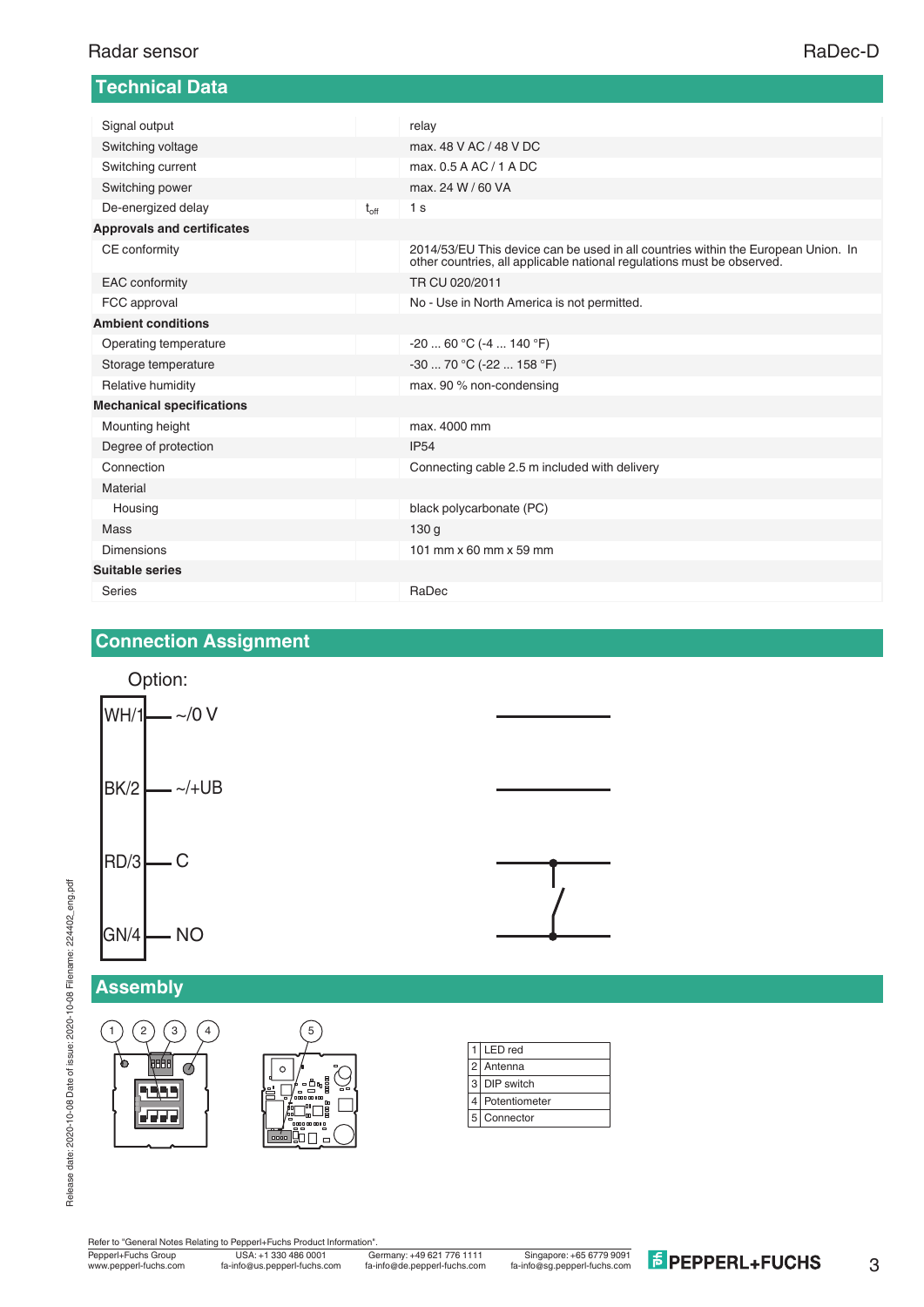

## **Accessories**



**RMS/RaDec Ceiling Kit wh**

**RaDec Weather Cap** Weather hood for radar sensors series RaDec

Ceiling mount kit for radar sensors in the RMS and RaDec Series

Refer to "General Notes Relating to Pepperl+Fuchs Product Information"<br>
Pepperl+Fuchs Group<br>
Www.pepperl-fuchs.com fa-info@us.pepperl-fuchs.com fa-

4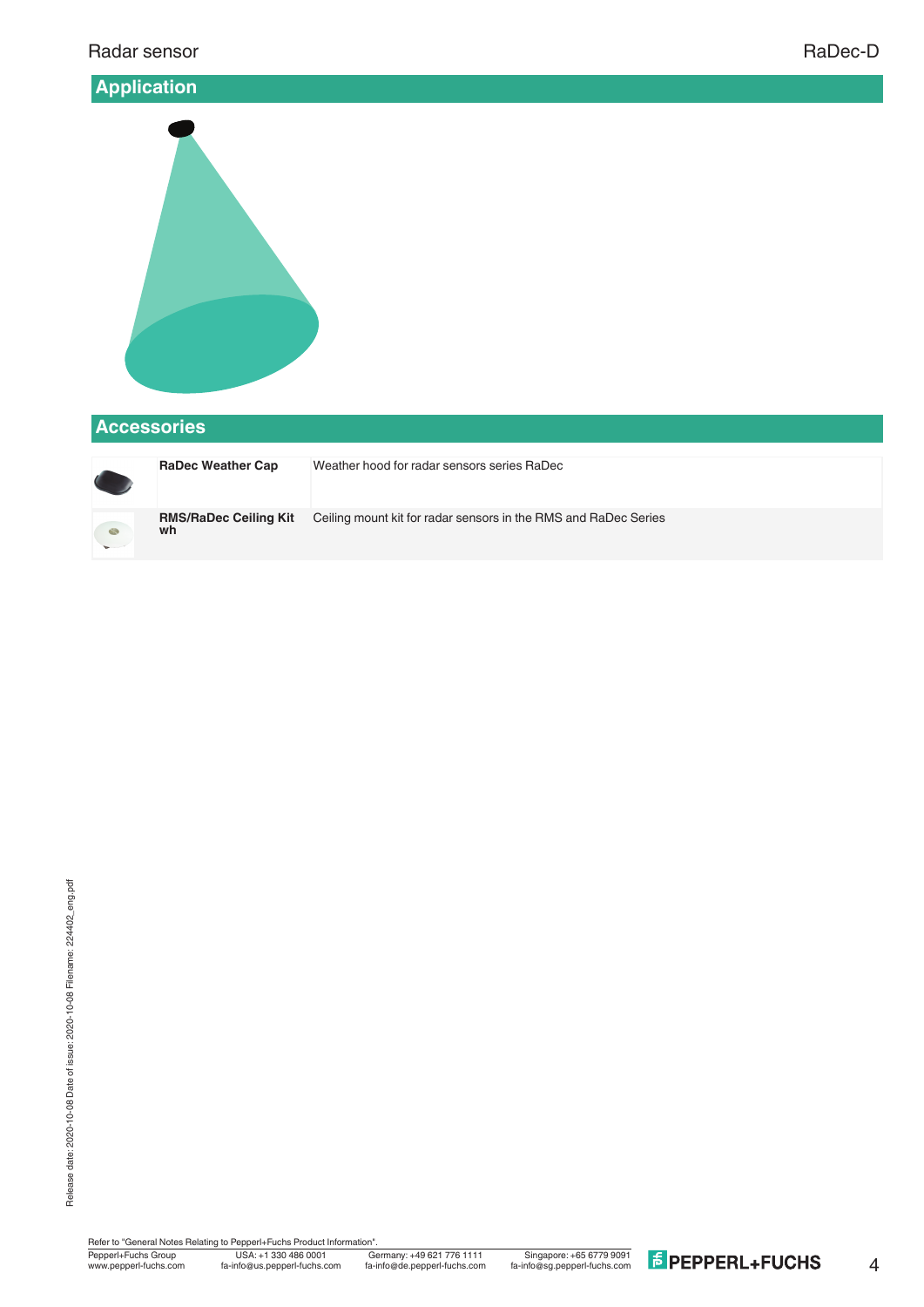# **Function**

#### **Detection area**

A wide or narrow detection area can be set by turning the PCB. Detection area wide (Standard) Detection area narrow



The size of the detection area can be changed using the potentiometer.

With the standard locking discs (already fitted in supplied device) you can set the position of the inclination angle in 10° or 5° increments from 0° to 90°.

By using the supplied locking discs for an inclined detection area (e.g. in revolving doors) the detection field can be rotated 15° left or right.



#### **Detection capabilities**

#### Direction detection

With direction detection, it can be set whether the sensor should be triggered by forward movements only or by forward and backward movements.

Cross-traffic suppression

Cross traffic suppression allows for passers-by to be partially suppressed.

Immunity

Immunity allows various external interferences, e.g. rain, vibrations and reflections to be minimized.

Relay contact switching mode

Relay contact when detection is active (NO)

Relay contact when detection is passive (NC)

The setting of the detection capabilities takes place with the DIP switch. The settings are checked by walking in the sensing area.

### **Accessories**

Other suitable accessories can be found at www.pepperl-fuchs.com

# **Function Principle**

Refer to "General Notes Relating to Pepperl+Fuchs Product Information